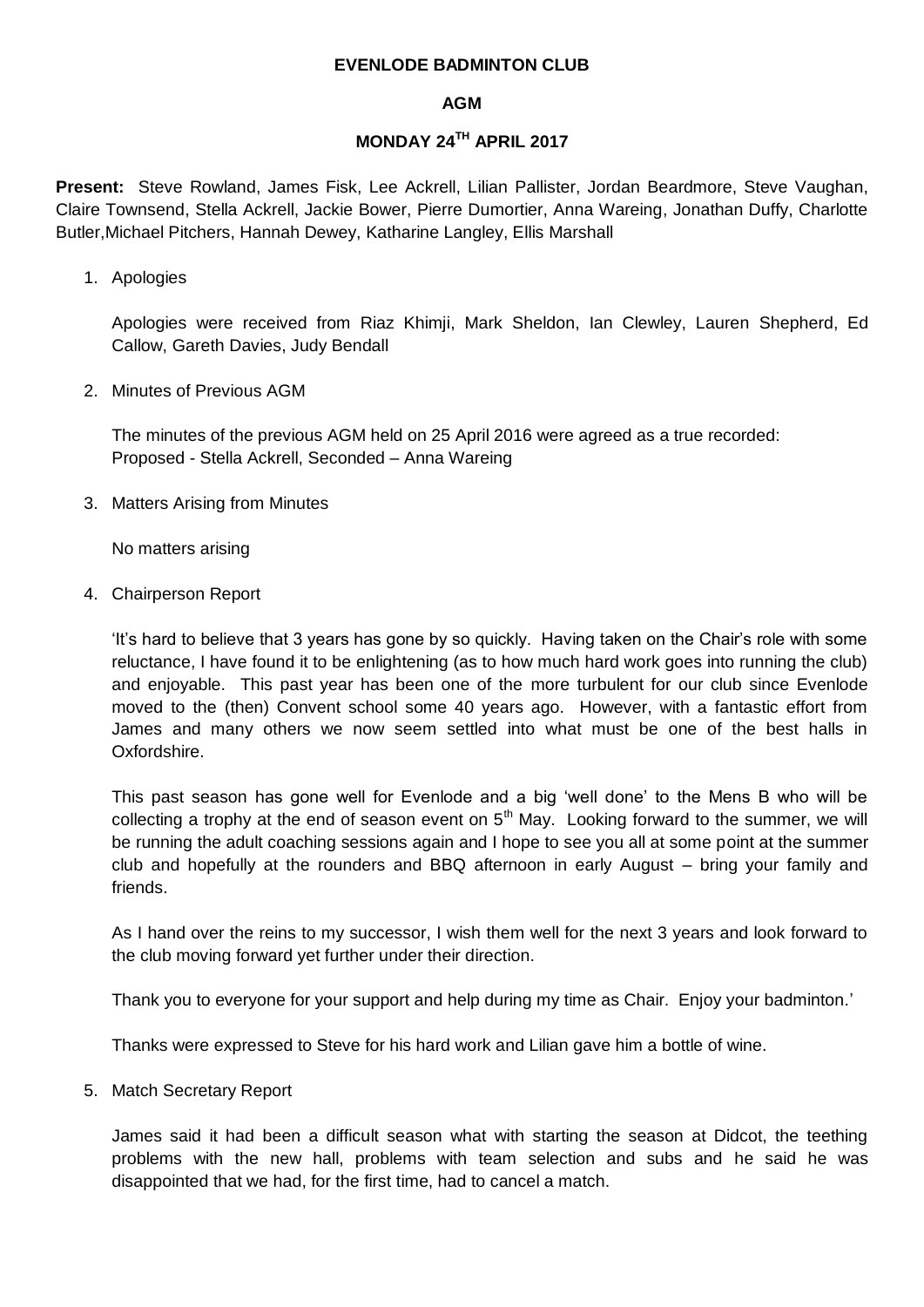James reported a morally successful year with the Mixed A and Mens A both finishing runners up to the new Feathers team and the Mens B winning Division 3. Hopefully all these teams should be promoted but nothing was guaranteed if there were league restructuring.

He reported that the Ladies A, Ladies B and the 3DA had all finished  $3<sup>rd</sup>$  in their respective divisions. Mixed B and Mixed C were both being relegated after being promoted last year.

James praised the juniors and how they had stepped up and noted there were juniors playing in nearly all the teams.

James asked if people could be aware of helping to take down the nets at the end of the evening if they weren't being left up. He would advise captains appropriately.

James reported that some leagues might be restructured and he also asked people's opinion about having 3 teams in one division as Abingdon C had won 3D Division 2 but their A & B team were already in Division 1. This will be discussed at the Oxford Badminton League AGM.

Anna raised a vote of thanks to James for all his hard work in what had been a difficult year.

6. Treasurer's Report

Claire handed out a report of the year's expenses which would be at break-even once the rest of court fees had been paid and match fees received. We had 48 members.

We had increased match fees which covered the games conceded and where teams had pulled out. We still had a cushion and it was decided as it was not known whether court fees would go up we should leave membership at £95 and match fees at £4.

7. Election of Officers

Officers and committee members had been proposed and seconded as followed:

Chairperson – Anna (proposed Pierre, seconded James F).

Secretary – Lilian (proposed James F, seconded Pierre)

Treasurer – Claire (proposed Pierre, seconded Gary)

Match Secretary – James (proposed Jordan, seconded Pierre)

Child Welfare Officer – Stella (proposed Steve R, seconded SteveV)

Ordinary Committee members

Judy – proposed Steve R, seconded Claire Jordon – proposed Claire, seconded Pierre Pierre – proposed Claire, seconded Hannah Ellis – proposed Claire, seconded James F Michael – proposed Jordan, seconded Steve R

They were elected en masse – proposed Lee Ackrell, seconded Steve Rowland.